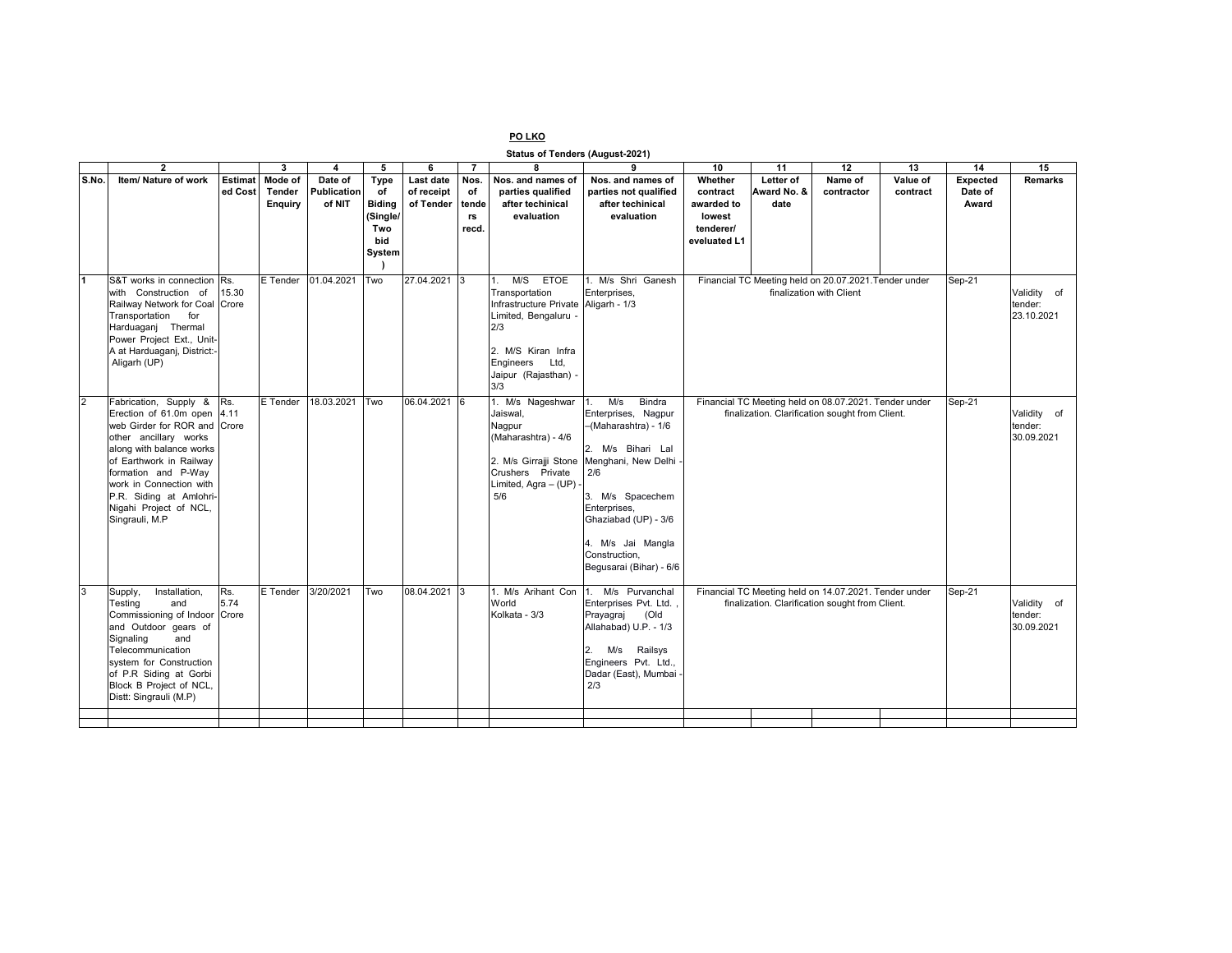## **PO LKO**

**Status of Tenders (September-2021)**

|                | $\overline{2}$                                          |                | $\overline{\mathbf{3}}$ | $\overline{\mathbf{A}}$ | 5             | 6            | $\overline{7}$ | 8                                                 | 9                                                    | 10           | 11                                    | 12                                                                       | 13    | 14              | 15             |
|----------------|---------------------------------------------------------|----------------|-------------------------|-------------------------|---------------|--------------|----------------|---------------------------------------------------|------------------------------------------------------|--------------|---------------------------------------|--------------------------------------------------------------------------|-------|-----------------|----------------|
| S.No.          | Item/ Nature of work                                    | <b>Estimat</b> | Mode of                 | Date of                 | Type of       | Last date of | <b>Nos</b>     | Nos. and names of                                 | Nos. and names of                                    | Whether      | Letter of                             | Name of                                                                  | Value | <b>Expected</b> | <b>Remarks</b> |
|                |                                                         | ed Cost        | Tender                  | Publication             | <b>Biding</b> | receipt of   | оf             | parties qualified                                 | parties not qualified                                | contract     | Award No. &                           | contractor                                                               | of    | Date of         |                |
|                |                                                         |                | <b>Enquiry</b>          | of NIT                  | (Single/      | Tender       | tende          | after techinical                                  | after techinical                                     | awarded to   | date                                  |                                                                          | contr | Award           |                |
|                |                                                         |                |                         |                         | Two bid       |              | rs             | evaluation                                        | evaluation                                           | lowest       |                                       |                                                                          | act   |                 |                |
|                |                                                         |                |                         |                         | System        |              | recd.          |                                                   |                                                      | tenderer/    |                                       |                                                                          |       |                 |                |
|                |                                                         |                |                         |                         |               |              |                |                                                   |                                                      | eveluated L1 |                                       |                                                                          |       |                 |                |
|                |                                                         |                |                         |                         |               |              |                |                                                   |                                                      |              |                                       |                                                                          |       |                 |                |
|                | S&T works in connection Rs.                             |                | E Tender                | 01.04.2021              | Two           | 27.04.2021   |                | M/S<br>ETOE <sup>1</sup> .                        | M/s Shri<br>Ganesh                                   |              | Tender under Finalization with Client |                                                                          |       | $Oct-21$        |                |
|                | Construction<br>with                                    | of 15.30       |                         |                         |               |              |                | Transportation                                    | Enterprises,                                         |              |                                       |                                                                          |       |                 | Validity       |
|                | Railway Network for Coal Crore                          |                |                         |                         |               |              |                | Infrastructure Private Aligarh - 1/3              |                                                      |              |                                       |                                                                          |       |                 | tender:        |
|                | Transportation<br>for                                   |                |                         |                         |               |              |                | Limited, Bengaluru                                |                                                      |              |                                       |                                                                          |       |                 | 23.10.2021     |
|                | Thermal<br>Harduaganj                                   |                |                         |                         |               |              |                | 2/3                                               |                                                      |              |                                       |                                                                          |       |                 |                |
|                | Power Project Ext., Unit-A<br>at Harduaganj, District:- |                |                         |                         |               |              |                | 2. M/S Kiran Infra                                |                                                      |              |                                       |                                                                          |       |                 |                |
|                | Aligarh (UP)                                            |                |                         |                         |               |              |                | Engineers Ltd, Jaipur                             |                                                      |              |                                       |                                                                          |       |                 |                |
|                |                                                         |                |                         |                         |               |              |                | (Rajasthan) - 3/3                                 |                                                      |              |                                       |                                                                          |       |                 |                |
|                |                                                         |                |                         |                         |               |              |                |                                                   |                                                      |              |                                       |                                                                          |       |                 |                |
| $\overline{2}$ | Fabrication, Supply                                     |                | & Rs. 4.11 E Tender     | 18.03.2021              | Two           | 06.04.2021   |                |                                                   | 1. M/s Nageshwar 1. M/s Bindra Enterprises,          |              |                                       | Financial TC Held on justified cost. Approval from                       |       | $Oct-21$        |                |
|                | Erection of 61.0m open Crore                            |                |                         |                         |               |              |                | Jaiswal,                                          | Nagpur - (Maharashtra)                               |              | client for revised cost awaited.      |                                                                          |       |                 | Validity       |
|                | web Girder for ROR and                                  |                |                         |                         |               |              |                | Nagpur                                            | 1/6                                                  |              |                                       |                                                                          |       |                 | tender:        |
|                | other ancillary works                                   |                |                         |                         |               |              |                | (Maharashtra) - 4/6                               |                                                      |              |                                       |                                                                          |       |                 | 29.10.2021     |
|                | along with balance works                                |                |                         |                         |               |              |                |                                                   | M/s<br>Bihari<br>Lal                                 |              |                                       |                                                                          |       |                 |                |
|                | of Earthwork in Railway                                 |                |                         |                         |               |              |                |                                                   | 2. M/s Girrajji Stone Menghani, New Delhi            |              |                                       |                                                                          |       |                 |                |
|                | formation and P-Way<br>work in Connection with          |                |                         |                         |               |              |                | Private 2/6<br>Crushers<br>Limited, Agra - (UP) - |                                                      |              |                                       |                                                                          |       |                 |                |
|                | P.R. Siding at Amlohri-                                 |                |                         |                         |               |              |                | 5/6                                               | M/s<br>Spacechem                                     |              |                                       |                                                                          |       |                 |                |
|                | Nigahi Project of NCL,                                  |                |                         |                         |               |              |                |                                                   | Enterprises,<br>Ghaziabad                            |              |                                       |                                                                          |       |                 |                |
|                | Singrauli, M.P                                          |                |                         |                         |               |              |                |                                                   | $(UP) - 3/6$                                         |              |                                       |                                                                          |       |                 |                |
|                |                                                         |                |                         |                         |               |              |                |                                                   |                                                      |              |                                       |                                                                          |       |                 |                |
|                |                                                         |                |                         |                         |               |              |                |                                                   | Jai Mangla<br>M/s<br>4.                              |              |                                       |                                                                          |       |                 |                |
|                |                                                         |                |                         |                         |               |              |                |                                                   | Construction, Begusarai<br>$(Rihar) - 6/6$           |              |                                       |                                                                          |       |                 |                |
| 3              | Installation, Rs. 5.74 E Tender<br>Supply,              |                |                         | 0.85880787 Two          |               | 08.04.2021   | l3             | 1. M/s Arihant Con 1.                             | M/s                                                  |              |                                       | Purvanchall TC for evaluation of financial bid held on 29.07.2021 Oct-21 |       |                 |                |
|                | Testing<br>and                                          | Crore          |                         |                         |               |              |                | World                                             | Enterprises Pvt. Ltd.                                |              |                                       | after negotiation with lowest bidder. Approval from                      |       |                 | Validity       |
|                | Commissioning of Indoor                                 |                |                         |                         |               |              |                | Kolkata - 3/3                                     | Prayagraj (Old Allahabad)                            |              | Client fo revised cost awaited.       |                                                                          |       |                 | tender:        |
|                | and Outdoor gears of                                    |                |                         |                         |               |              |                |                                                   | $U.P. - 1/3$                                         |              |                                       |                                                                          |       |                 | 29.10.2021     |
|                | Signaling<br>and                                        |                |                         |                         |               |              |                |                                                   |                                                      |              |                                       |                                                                          |       |                 |                |
|                | Telecommunication<br>system for Construction            |                |                         |                         |               |              |                |                                                   | 2. M/s Railsys Engineers<br>Pvt. Ltd., Dadar (East), |              |                                       |                                                                          |       |                 |                |
|                | of P.R Siding at Gorbi                                  |                |                         |                         |               |              |                |                                                   | Mumbai - 2/3                                         |              |                                       |                                                                          |       |                 |                |
|                | Block B Project of NCL,                                 |                |                         |                         |               |              |                |                                                   |                                                      |              |                                       |                                                                          |       |                 |                |
|                | Distt: Singrauli (M.P)                                  |                |                         |                         |               |              |                |                                                   |                                                      |              |                                       |                                                                          |       |                 |                |
|                |                                                         |                |                         |                         |               |              |                |                                                   |                                                      |              |                                       |                                                                          |       |                 |                |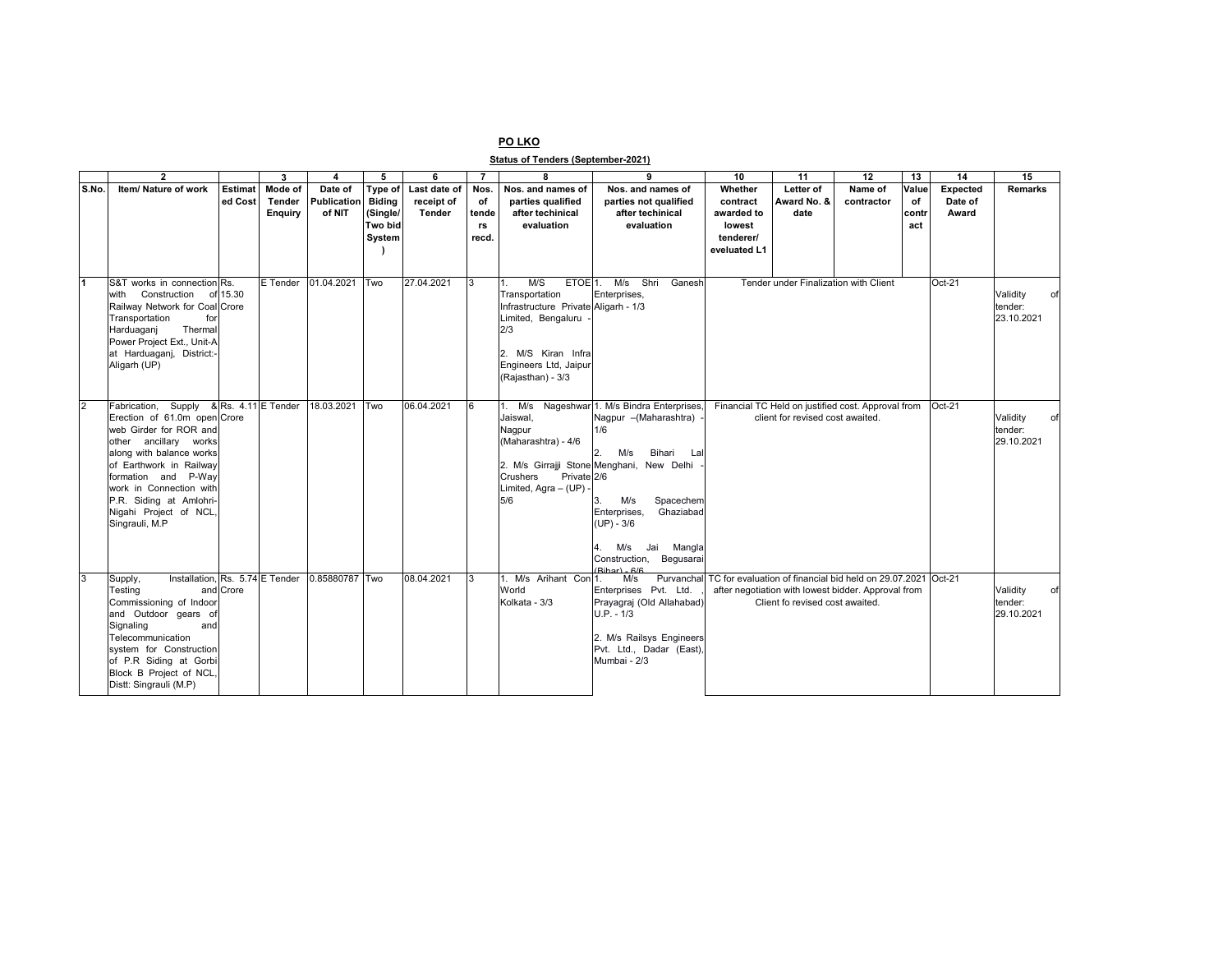## **PO LKO**

**Status of Tenders (October-2021)**

|                | $\overline{2}$                                                                                                                                                                                                                                                                                             |                    | 3                                   | 4                                | 5                                                         | 6                                    | $\overline{7}$                     | 8                                                                                                                                                                                          | 9                                                                                                                                                                                                                                                             | 10                                                                       | 11                                                                                                                   | 12                                                                | 13                                         | 14                           | 15                                         |
|----------------|------------------------------------------------------------------------------------------------------------------------------------------------------------------------------------------------------------------------------------------------------------------------------------------------------------|--------------------|-------------------------------------|----------------------------------|-----------------------------------------------------------|--------------------------------------|------------------------------------|--------------------------------------------------------------------------------------------------------------------------------------------------------------------------------------------|---------------------------------------------------------------------------------------------------------------------------------------------------------------------------------------------------------------------------------------------------------------|--------------------------------------------------------------------------|----------------------------------------------------------------------------------------------------------------------|-------------------------------------------------------------------|--------------------------------------------|------------------------------|--------------------------------------------|
| S.No.          | Item/ Nature of work                                                                                                                                                                                                                                                                                       | Estimat<br>ed Cost | Mode of<br>Tender<br><b>Enquiry</b> | Date of<br>Publication<br>of NIT | Type of<br><b>Biding</b><br>(Single/<br>Two bid<br>System | Last date<br>of receipt<br>of Tender | Nos.<br>of<br>tende<br>rs<br>recd. | Nos. and names of<br>parties qualified<br>after techinical<br>evaluation                                                                                                                   | Nos. and names<br>of parties not<br>qualified after<br>techinical<br>evaluation                                                                                                                                                                               | Whether<br>contract<br>awarded to<br>lowest<br>tenderer/<br>eveluated L1 | Letter of<br>Award No. &<br>date                                                                                     | Name of<br>contractor                                             | Value of contract                          | Expected<br>Date of<br>Award | Remarks                                    |
| $\blacksquare$ | S&T works in connection Rs.<br>with Construction<br>Railway Network for Coal Crore<br>Transportation<br>for<br>Thermal<br>Harduaganj<br>Power Project Ext., Unit-A<br>at Harduaganj, District:-<br>Aligarh (UP)                                                                                            | of 15.30           | E Tender                            | 01.04.2021                       | Two                                                       | 27.04.2021 3                         |                                    | M/S<br>ETOE <sup>1</sup> .<br>1.<br>Transportation<br>Infrastructure Private Enterprises,<br>Limited, Bengaluru<br>2/3<br>2. M/S Kiran Infra<br>Engineers Ltd, Jaipur<br>(Rajasthan) - 3/3 | M/s<br>Shri Yes<br>Ganesh<br>- Aligarh - $1/3$                                                                                                                                                                                                                |                                                                          | 822/UNL/CE( M/S ETOE<br>C-<br>NP)/HDGJ/S<br>&T/LOA<br>Dated<br>22.10.2021                                            | Transportation<br>Infrastructure<br>Private Limited.<br>Bengaluru | Rs 17,69,09,649.93                         | Awarded<br>on<br>22.10.2021  | Validity<br>of<br>tender:<br>23.10.2021    |
| $\overline{2}$ | Fabrication, Supply & Rs. 4.11 E Tender<br>Erection of 61.0m open Crore<br>web Girder for ROR and<br>other ancillary works<br>along with balance works<br>of Earthwork in Railway<br>formation and P-Way<br>work in Connection with<br>P.R. Siding at Amlohri-<br>Nigahi Project of NCL,<br>Singrauli, M.P |                    |                                     | 18.03.2021                       | <b>Two</b>                                                | 06.04.2021 6                         |                                    | 1. M/s<br>Nageshwar <sup>1</sup> .<br>Jaiswal,<br>Nagpur<br>(Maharashtra) - 4/6<br>2. M/s Girrajji Stone<br>Crushers<br>Limited, Agra - (UP) - Menghani,<br>5/6                            | M/s<br><b>Bindra</b> Yes<br>Enterprises,<br>Nagpur<br>-(Maharashtra)<br>1/6<br>Private 2. M/s Bihari Lal<br>New<br>Delhi - 2/6<br>3. M/s Spacechem<br>Enterprises,<br>Ghaziabad (UP)<br>3/6<br>4. M/s Jai Mangla<br>Construction.<br>Begusarai (Bihar)<br>6/6 |                                                                          | LKO/NCL/000 Jaiswal,<br>04/Amlohri<br>Nigahi/ROR/<br>TF-VOL-<br><b>II/27008</b><br>Dated:<br>28.10.2021              | Nagpur<br>(Maharashtra)                                           | RITES/RPO- M/s Nageshwar Rs 4,71,41,614.50 | Awarded<br>28.10.2021        | on Validity<br>tender:<br>29.10.2021       |
| $\overline{3}$ | Installation. Rs. 5.74 E Tender<br>Supply,<br>Testing<br>Commissioning of Indoor<br>and Outdoor gears of<br>Signaling<br>and<br>Telecommunication<br>system for Construction<br>of P.R Siding at Gorbi<br>Block B Project of NCL,<br>Distt: Singrauli (M.P)                                                | and Crore          |                                     | 22.03.2021                       | Two                                                       | 08.04.2021 3                         |                                    | 1. M/s Arihant Con<br>World<br>Kolkata - 3/3                                                                                                                                               | Purvanchal<br>Enterprises Pvt.<br>Ltd., Prayagraj<br>(Old Allahabad)<br>$U.P. - 1/3$<br>2. M/s Railsys<br>Engineers<br>Pvt.<br>Ltd., Dadar (East),<br>Mumbai - 2/3                                                                                            | M/s Yes                                                                  | RITES/RPO- M/s<br>LKO/5933/NC Con World<br>L/Gorbi Block Kolkata<br>B/S&T/TF-<br>VOL-II/27010<br>Date:<br>28.10.2021 |                                                                   | Arihant Rs. 6,37,35,834.81                 | Awarded<br>28.10.2021        | on Validity<br>of<br>tender:<br>29.10.2021 |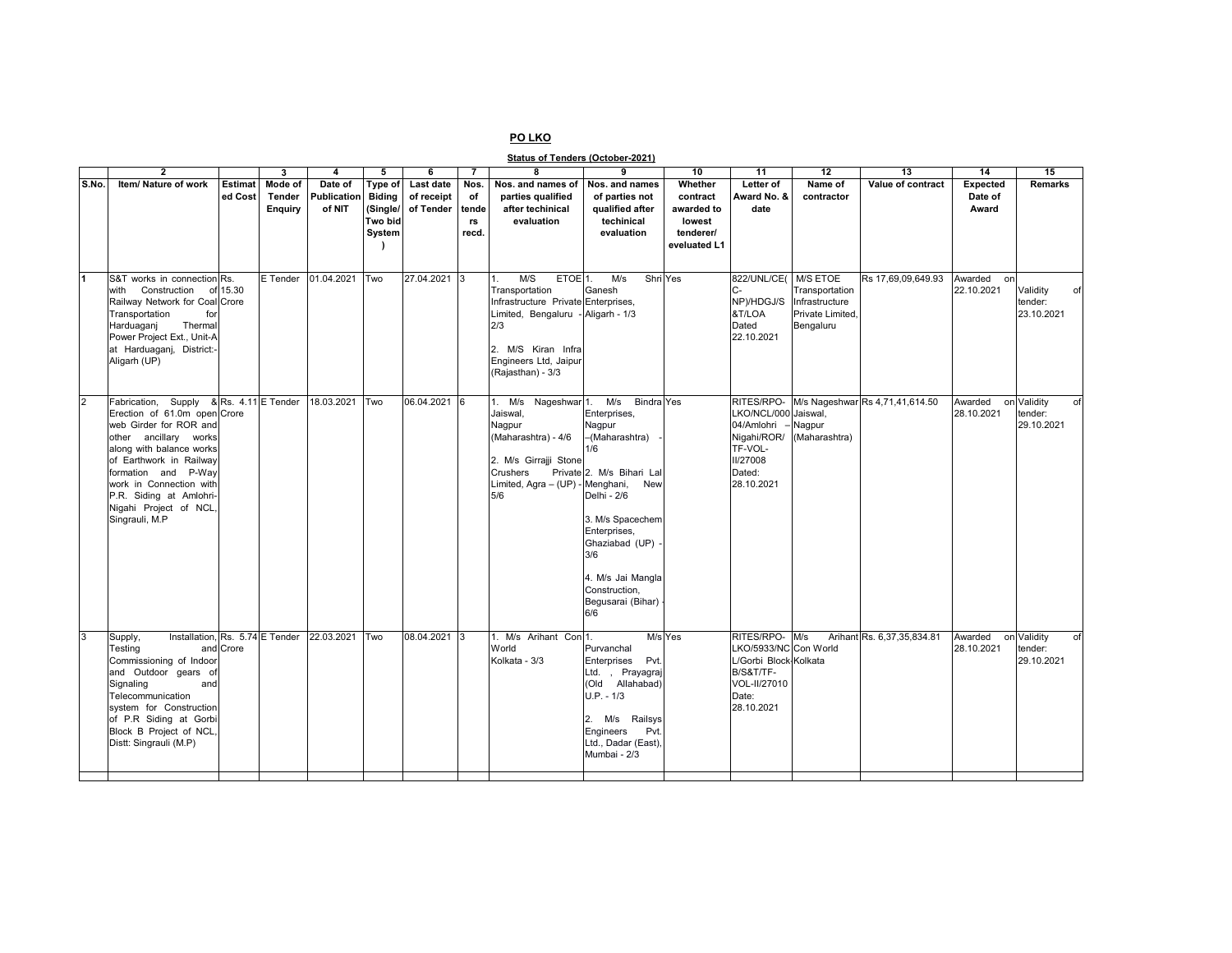|       | PO LKO Status of Tender (November-2021) |  |                   |                                   |         |                     |        |                   |                 |              |             |            |                   |               |                |
|-------|-----------------------------------------|--|-------------------|-----------------------------------|---------|---------------------|--------|-------------------|-----------------|--------------|-------------|------------|-------------------|---------------|----------------|
|       | 15<br>12<br>10<br>14                    |  |                   |                                   |         |                     |        |                   |                 |              |             |            |                   |               |                |
| S.No. | Item/ Nature of work                    |  | Estimat   Mode of | Date of                           |         | Type of   Last date | Nos.   | Nos. and names of | Nos. and names  | Whether      | Letter of   | Name of    | Value of contract | Expected      | <b>Remarks</b> |
|       |                                         |  | ed Cost   Tender  | Publication   Biding   of receipt |         |                     | of     | parties qualified | of parties not  | contract     | Award No. & | contractor |                   | Date of Award |                |
|       |                                         |  | <b>Enquiry</b>    | of NIT                            |         | (Single/ of Tender  | tender | after techinical  | qualified after | awarded to   | date        |            |                   |               |                |
|       |                                         |  |                   |                                   | Two     |                     | s      | evaluation        | techinical      | lowest       |             |            |                   |               |                |
|       |                                         |  |                   |                                   | bid     |                     | recd.  |                   | evaluation      | tenderer/    |             |            |                   |               |                |
|       |                                         |  |                   |                                   | System) |                     |        |                   |                 | eveluated L1 |             |            |                   |               |                |
|       |                                         |  |                   |                                   |         |                     |        |                   |                 |              |             |            |                   |               |                |
|       |                                         |  |                   |                                   |         |                     |        |                   |                 |              |             |            |                   |               |                |
|       |                                         |  |                   |                                   |         |                     |        |                   |                 |              |             |            |                   |               |                |
|       |                                         |  |                   |                                   |         |                     |        | <b>NIL</b>        |                 |              |             |            |                   |               |                |
|       |                                         |  |                   |                                   |         |                     |        |                   |                 |              |             |            |                   |               |                |